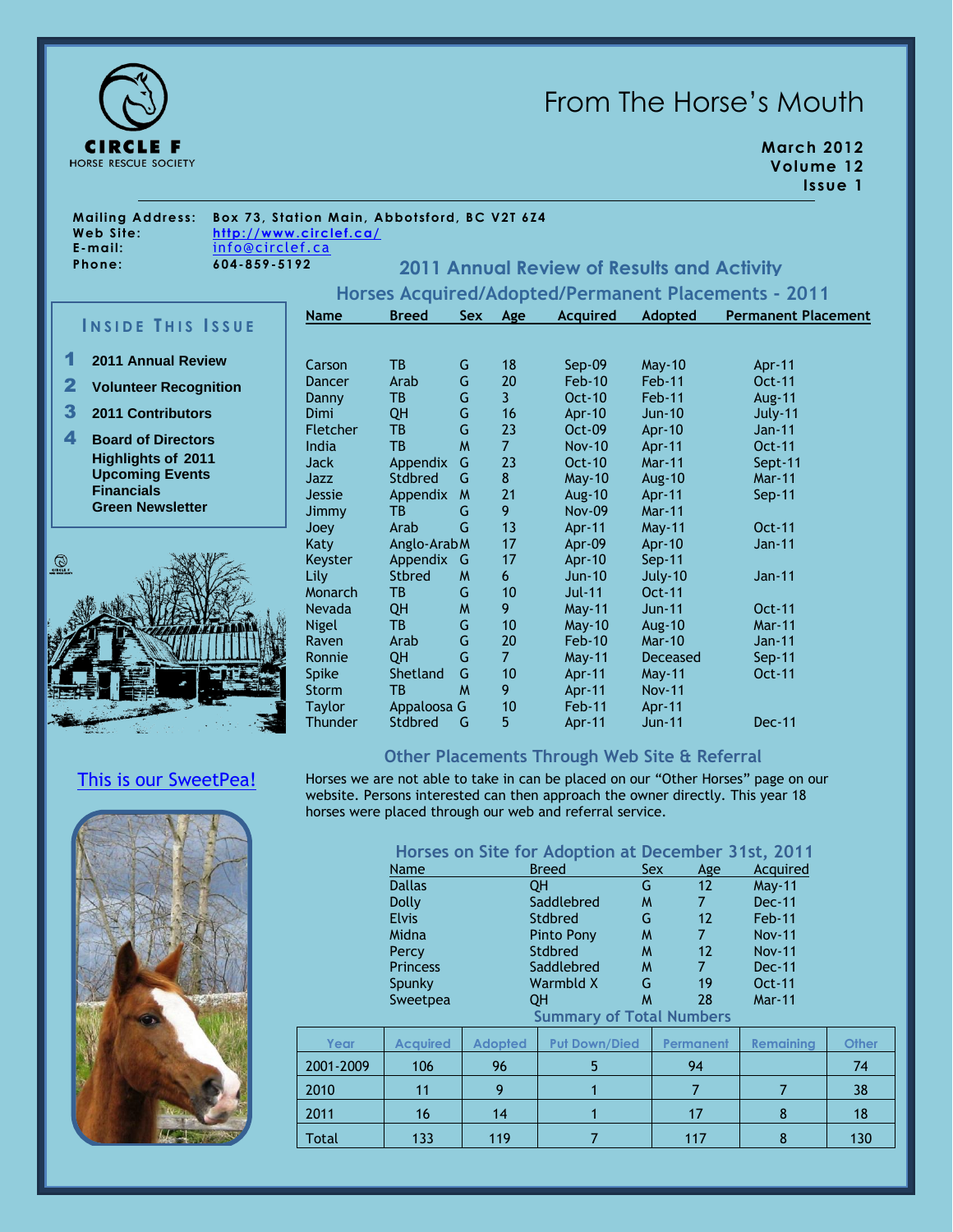### Page 2 **From The Horse's Mouth** Page 2

## *Visit our new website at*

### *[www.circlef.ca](http://www.circlef.ca/)*



**[Spunky](http://www.circlef.ca/spunky.htm)**



### **[Princess](http://www.circlef.ca/princess.htm)**





### **[Percy](http://www.circlef.ca/percy.htm)**

"The entire world's treasure is in between a horse's eyes .."

### **Volunteers Make it all Happen - 1999-2011**

Last year we introduced a *Volunteer Recognition*. For year three, five and ten, volunteers will receive a special pin.

#### **10 YEAR PIN**

Gail Collinson Hiro Kinugasa Lucy Melanson Sam Rahamoglu Sandy Forward

#### **5 YEAR PIN**

Caroline Anderson Pascale Best Valerie Pollard

#### **3 YEAR PIN**

Claudia Zamprogno Ellen Buckle Kea Bawtinheimer Lynda Johnson Penny Beaupre Sasha and Joel Penner

**# of current volunteers 66**

*Founding Years 1997-2000* Sheri Borneman, Founder, and several friends.

### **Hats Off to the Volunteers**

**Someone from Prince George came across our new website and wrote back saying:**

**"Since I visited your website I'm talking nonstop about Circle F Horse Rescue. I wanted to let you guys know that what Circle F is all about is absolutely wonderful. I can't even begin to find words that even come close to what I would like to say to everyone involved. Thank you is for sure one thing I can find the proper words for. Thank you for being so caring, loving and compassionate towards these horses who may have never known anything positive. Thank you for your valuable time, energy and knowledge spent being volunteers. It's a great thing going on there!"**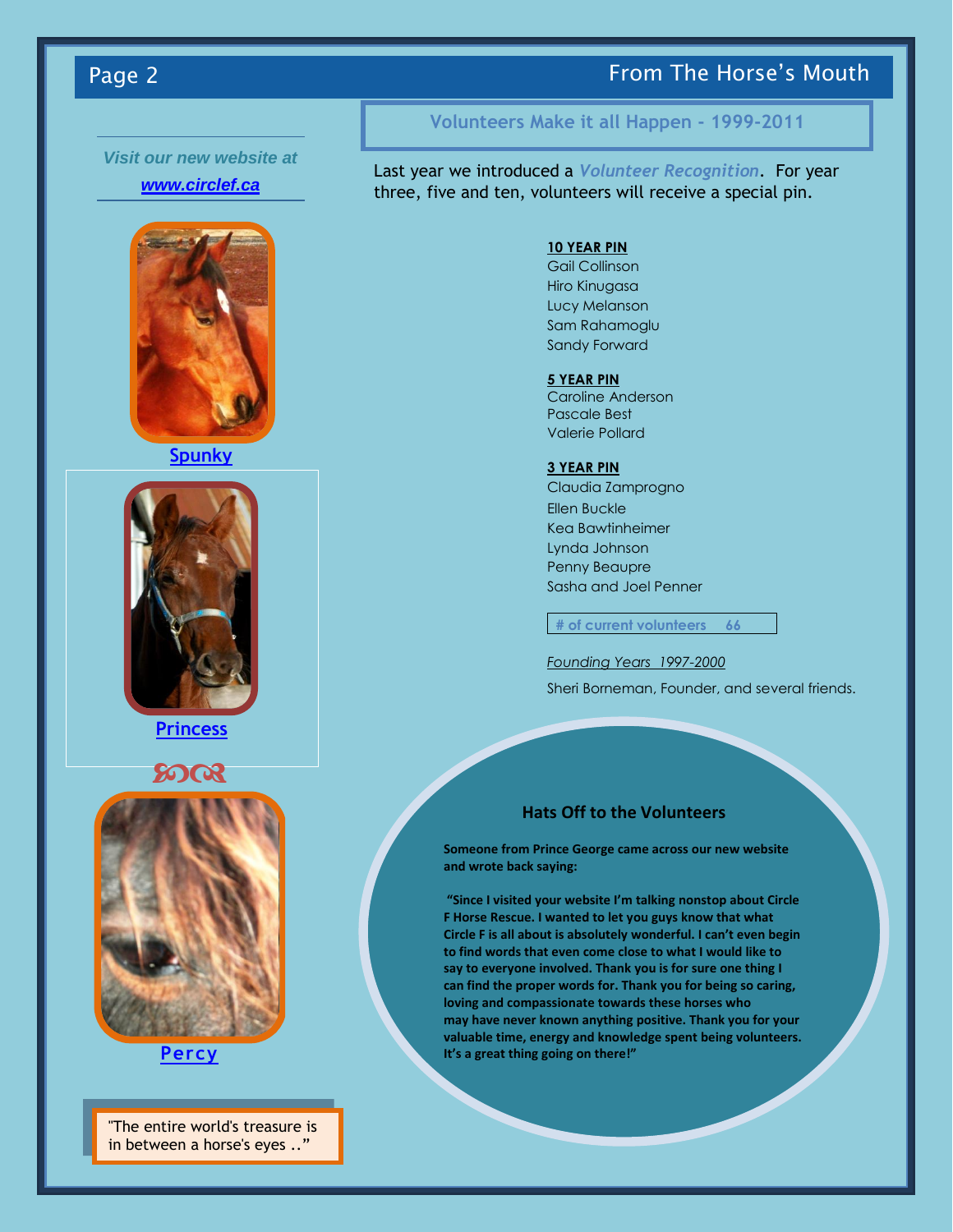# From The Horse's Mouth Page 3

**2011 Contributors - Thank you for your donations.**

#### **GOLD DONORS - \$1,000+**

Dr. Janet Rolfe Dr. Lyne Piche Ellen Brandstrup Mark & Naudia Mache PSE Pro Stage, Rene Puppe

#### **SILVER DONORS - \$500-\$999**

Alan & Susan Suderman Anonymous Beverley Ann Kendall Do Yoga For Horses Madelin/friends @ Carrington Stables Penny Beaupre Susan Ferrante **Telus** 

#### **BRONZE DONORS - \$250-\$499**

Anton Schurmann Beata Szczesna Benson Pacific Technology George Harrison Jill Beesley Jonathan Field Karen McGill Pat Bale Philip Mansfield Sherrin Friesen

#### **GENEROUS DONORS – to \$249**

Amy Shiel Ann & Phillip James Anne Jackson Audrey Bell Bev Gahn Beverley Ann Kendall Brenda Lee Watkins Capilano University Caroline Astley Cathy Coupal Constance Wilson Costco Wholesale Dave Eddleston David Martin Dawn Ages Dean Bussey Debra Goodmurphy Diane Davies Dirk Doornberg Don & Jackie Forrester Donna & Chris Lajeunesse Edward Lang Eileen Forward Eliana Chia Erika-Shaye Gair Frank &Denise Aiello Frank Dyck Fred & Joanne Traskowski

### *DONATIONS - OUR LIFE BLOOD*

**Donations play a crucial part in sustaining Circle F and can be made in the following ways:**

- Make out a cheque to Circle F Horse Rescue and mail it to the address shown at the top of this newsletter.
- Go to [www.circlef.ca](http://www.circlef.ca/) and click on our [Donation Form.](http://www.circlef.ca/Circle%20F%20Donation%20Form.pdf)
- United Way donors designate Circle F as your charity of choice.
- Telus employees can designate giving to Circle F.
- For a gift-in-kind of hay, feed, service, etc. please [contact us.](mailto:info@circlef.ca)
- Children's birthday parties [donations in lieu of gifts].
- Christmas event giving.

#### **Donate**

• Click on  $\Box$  VISA  $\Box$  MANK and follow the guidelines.

• Click on  $\int_{\text{Cubic model of a model of a model}} 0$  and follow the guidelines and/or set up your own Giving Page.

### *Thank you!*

Through your generous giving we have been able to meet all operating costs and also to put money aside for a tractor. Our old one has gone to tractor heaven.

#### **GENEROUS DONORS – to \$249 continued**

Gayle Mann George & Velma Harrison Gillian Birt Greg Auger Ivor Block Jade Wang James Sproule Janice Chausse Janice Porter Jennifer & Beth Petley Joe MacDonald Joy Smith Julie Ormiston Karen Madsen Katherine O'Neil Kathy Abel Kevin Ric Kim Aspinall Laurel Dawson Laurie Smith Leslie & Leonard Lendvoy Lois Harris Louise Goldsmith Lynda Johnson

Malinda Parker Margaret Klesner Margaret Wagner Marilyn Phillips Merrie-Ellen Wilcox Monica Gerwurz Neil Thompson Nico Van Der Peet Olivia Duncan Pat Bale Peggy Brown Peggy Robison Rachel M Ralph Chapman Sam and Muti Rahimoglu Sandra Marshall Sharolyn Wandzura Shawn & Gary Van Nuys Sherrin Roynon Sonia McWhirt Terry Taylor Tim & Mary Larsen Walter & Mabel Paetkau Wanda Craig Wendy Swanson